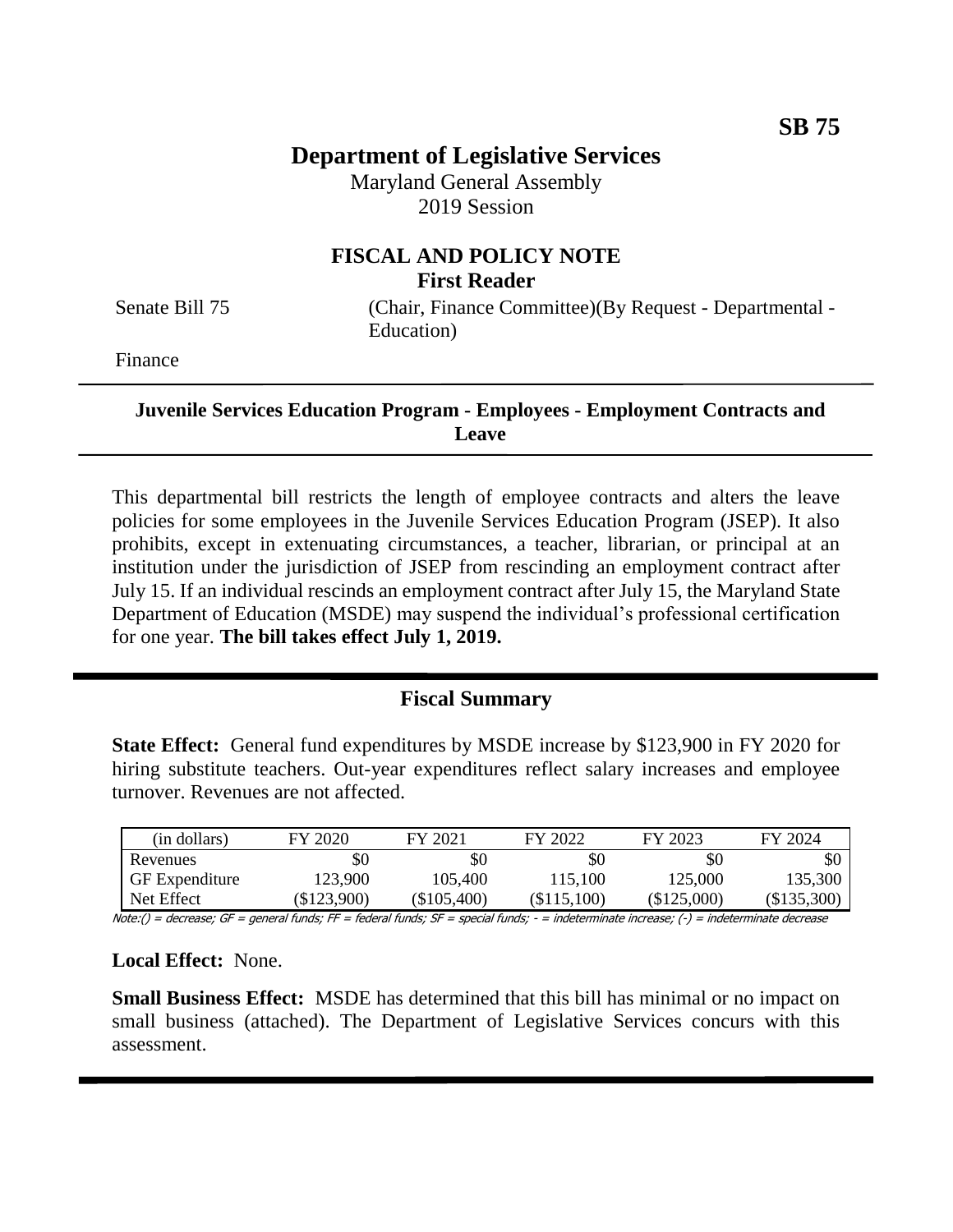# **Analysis**

**Bill Summary:** Notwithstanding any other law, a teacher or librarian at an institution under the jurisdiction of JSEP must be employed or contracted to provide education services for no more than 10 months.

The bill eliminates annual leave for JSEP employees who work 11 months or less in a calendar year. These employees are entitled to three days, not to exceed 24 hours, of personal leave with pay at the beginning of the first full pay period of the calendar year instead of being entitled to the personal leave specified for employees in the State Personnel Management System (SPMS).

**Current Law:** The State's juvenile services education system (JSES) operates within MSDE. JSES teachers are employed by the State, not by local school boards. JSES schools operate for at least 220 school days during a 12-month period as opposed to public schools, which operate for at least 180 school days during a 10-month period.

JSES employees are in SPMS and, therefore, are generally entitled to six days, not to exceed 48 hours, of personal leave with pay at the beginning of the first full pay period of the calendar year. If an employee begins employment on or after March 1, the number of personal days is reduced, based on the employee's start date. Personal leave may be used for any purpose, generally, after notice is given to the employee's immediate supervisor.

Employees in SPMS, except temporary employees, also earn annual leave. Annual leave accruals are based on the employee's years of service, which ranges from a maximum of 80 hours of annual leave each year for employees with less than 5 years of service to a maximum of 200 hours of annual leave each year for employees with at least 20 years of service. Annual leave may be used for any reason, upon supervisor approval.

Public school teachers hired by local school boards must sign a contract with the local board of education stating they will not rescind an employment contract with the local school system after July 15 except in case of emergency as determined by the local board of education. The State Superintendent of Schools may suspend a teacher's teaching certificate if the certificate holder leaves the employment of a local school system after July 15 without the consent of the local board of education.

**Background:** JSES has experienced difficulty in hiring and retaining highly qualified teachers and education personnel at its 13 schools. MSDE advises that a number of JSES teachers quit to work for local public school systems in order to receive the summers off. To address this issue, the bill establishes similar contract terms for JSES teachers as county-employed school teachers, including the amount of leave they earn.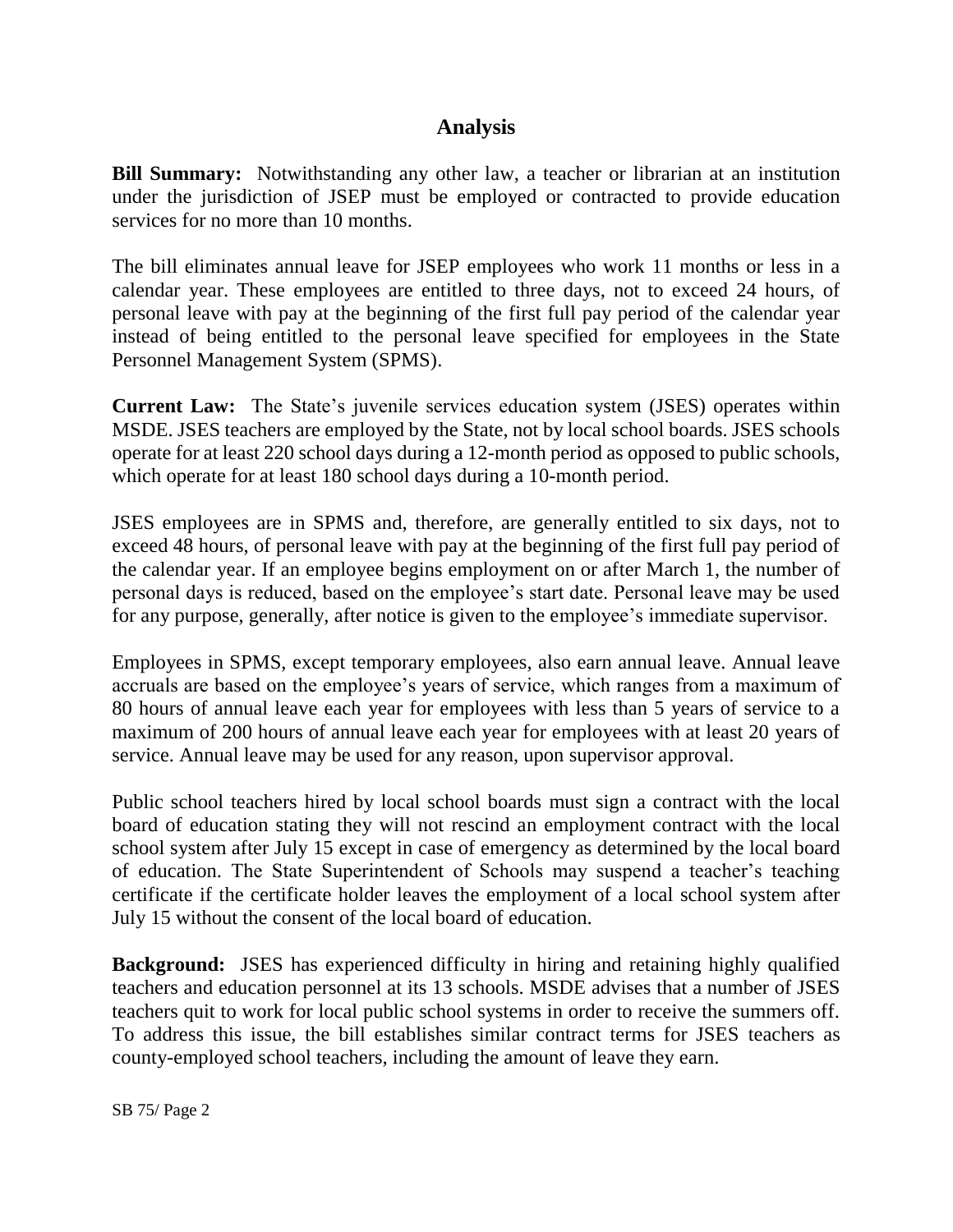**State Expenditures:** Under the bill, total compensation for current teachers remains unchanged even though they will be working 10 months instead of 12. In addition, MSDE plans to hire summer school teachers to staff the summer program so that JSES schools continue to run for 12 months. Thus, MSDE anticipates hiring 2 contractual teachers at each school, totaling 26 contractual teachers, for an eight-week period. Accordingly, general fund expenditures increase by \$301,529 in fiscal 2020 for 26 contractual teachers to teach for eight weeks at JSES schools. MSDE advises that it will not incur costs for other operating expenses (such as equipment or supplies) for the contractual teachers.

JSES has several contract vehicles in place, totaling \$177,617 in fiscal 2019, for securing substitute teachers at JSES schools as needed, based on employee absences and turnover. MSDE anticipates the bill will increase employee retention as a result of JSES teachers not having to work in the summers. Decreased turnover, eliminating annual leave, and reducing personal leave for specified JSES employees will reduce the need for substitute teachers during the school year, thus resulting in up to \$177,617 of cost savings.

As a result, general fund expenditures increase by \$123,912 in fiscal 2020, which accounts for the bill's July 1, 2019 effective date. This estimate reflects the cost of hiring 26 contractual teachers to teach for two months in the summer, which is partially offset by the potential cost savings from the reduced need of hiring substitute teachers throughout the school year.

| <b>Contractual Positions</b>                       | 26.       |
|----------------------------------------------------|-----------|
| Salaries and Fringe Benefits                       | \$301,529 |
| <b>Cost Savings of Substitute Teacher Contract</b> | (177,617) |
| <b>Total FY 2020 State Expenditures</b>            | \$123,912 |

Future year expenditures reflect full salaries with annual increases and employee turnover and ongoing cost savings. This estimate does not include any health insurance costs that could be incurred for specified contractual employees under the State's implementation of the federal Patient Protection and Affordable Care Act.

# **Additional Information**

**Prior Introductions:** None.

**Cross File:** None.

**Information Source(s):** Maryland State Department of Education; Department of Budget and Management; Department of Juvenile Services; Department of Legislative Services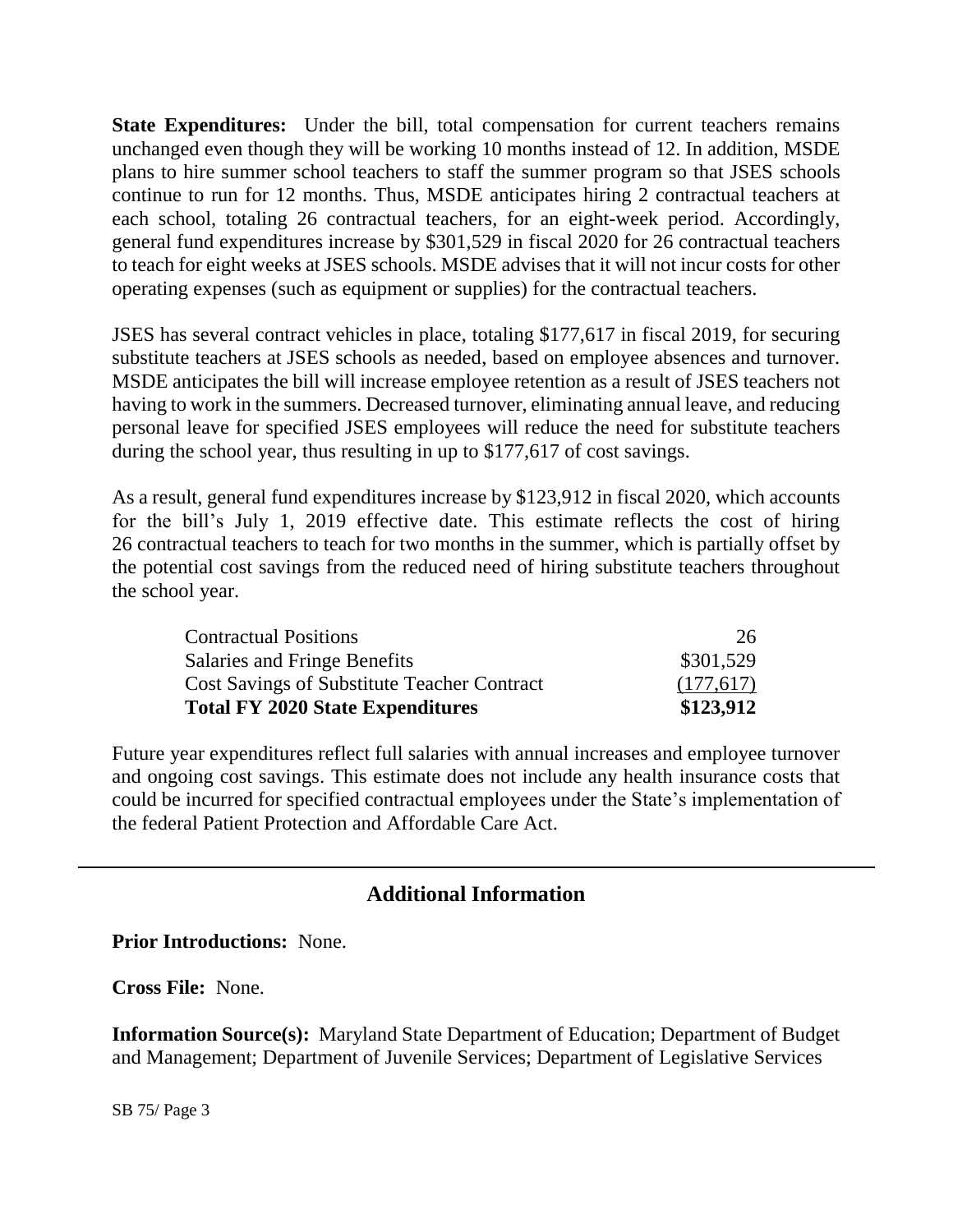**Fiscal Note History:** First Reader - January 22, 2019 mm/mcr

Analysis by: Heather N. Ruby Direct Inquiries to:

(410) 946-5510 (301) 970-5510